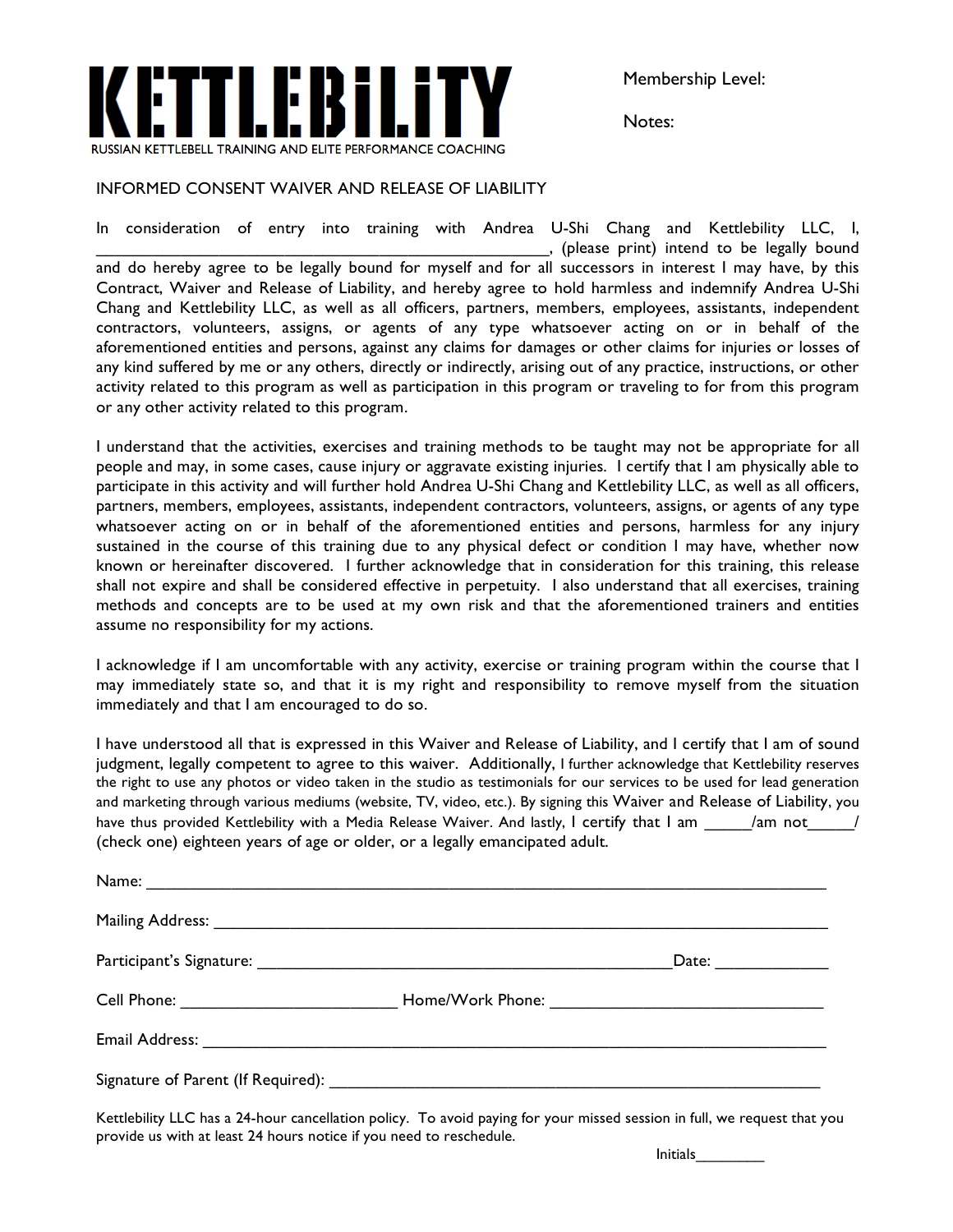

# **Client Profile and Health History** Date: Referred by/where did you hear of Kettlebility: Name: Phone: Date of Birth: Age: Add'l Phone: Age: Add'l Phone: Add'l Phone: Add'l Phone: Add'l Phone: Add'l Phone: Add'l Phone: Add'l Phone: Add'l Phone: Add'l Phone: Add'l Phone: Add'l Phone: Add'l Phone: Add'l Phone: Add'l Phone: Ad Address: Email: Primary Care Physician: (Name) (Phone) Emergency Contact: (Name) (Relationship) (Phone) Occupation: Currently Practicing Z-Health or using FMS Correctives? Yes No Goals for Movement Training:

Profesional Bodywork Previously Received (e.g. physical therapy, chiropractic, acupuncture, etc.):

What is your current exercise routine?

#### **Please indicate if you have any of the following:**

|                                               | <b>Yes</b> | No | <b>Explain</b> |
|-----------------------------------------------|------------|----|----------------|
| Advice from physician NOT to exercise         |            |    |                |
| Difficulty with physical exercise             |            |    |                |
| Heart problems, chest pain or stroke          |            |    |                |
| History of heart problems in immediate family |            |    |                |
| High Blood Pressure                           |            |    |                |
| High Cholesterol                              |            |    |                |
| Asthma / Breathing / Lung Problems            |            |    |                |
| Cigarette / Cigar / Pipe smoking habit        |            |    |                |
| Pregnancy (now or within last 3 months)       |            |    |                |
| Recent surgery (last 12 months)               |            |    |                |
| Diabetes or Thyroid Condition                 |            |    |                |
| More than 20 pounds over ideal weight         |            |    |                |
| Any chronic illness or condition              |            |    |                |
| Muscle, tendon, joint, or back disorder       |            |    |                |
| (see below)                                   |            |    |                |
| Arthritis                                     |            |    |                |
| <b>Bursitis</b>                               |            |    |                |
| Foot injuries (past / present)                |            |    |                |
| Knee injuries (past / present)                |            |    |                |
| Hip injuries (past / present)                 |            |    |                |
| Shoulder injuries (past/ present)             |            |    |                |
| Hernia or any condition that may be           |            |    |                |
| aggravated by lifting weight                  |            |    |                |
| Currently taking any medications              |            |    |                |
| Currently taking any supplements              |            |    |                |
| Any other limiting factor(s) not              |            |    |                |
| listed above                                  |            |    |                |

**If you answered "yes" to any of the above Risk Factor questions, Kettlebility suggests you seek medical clearance from you physician prior to beginning this exercise program.**